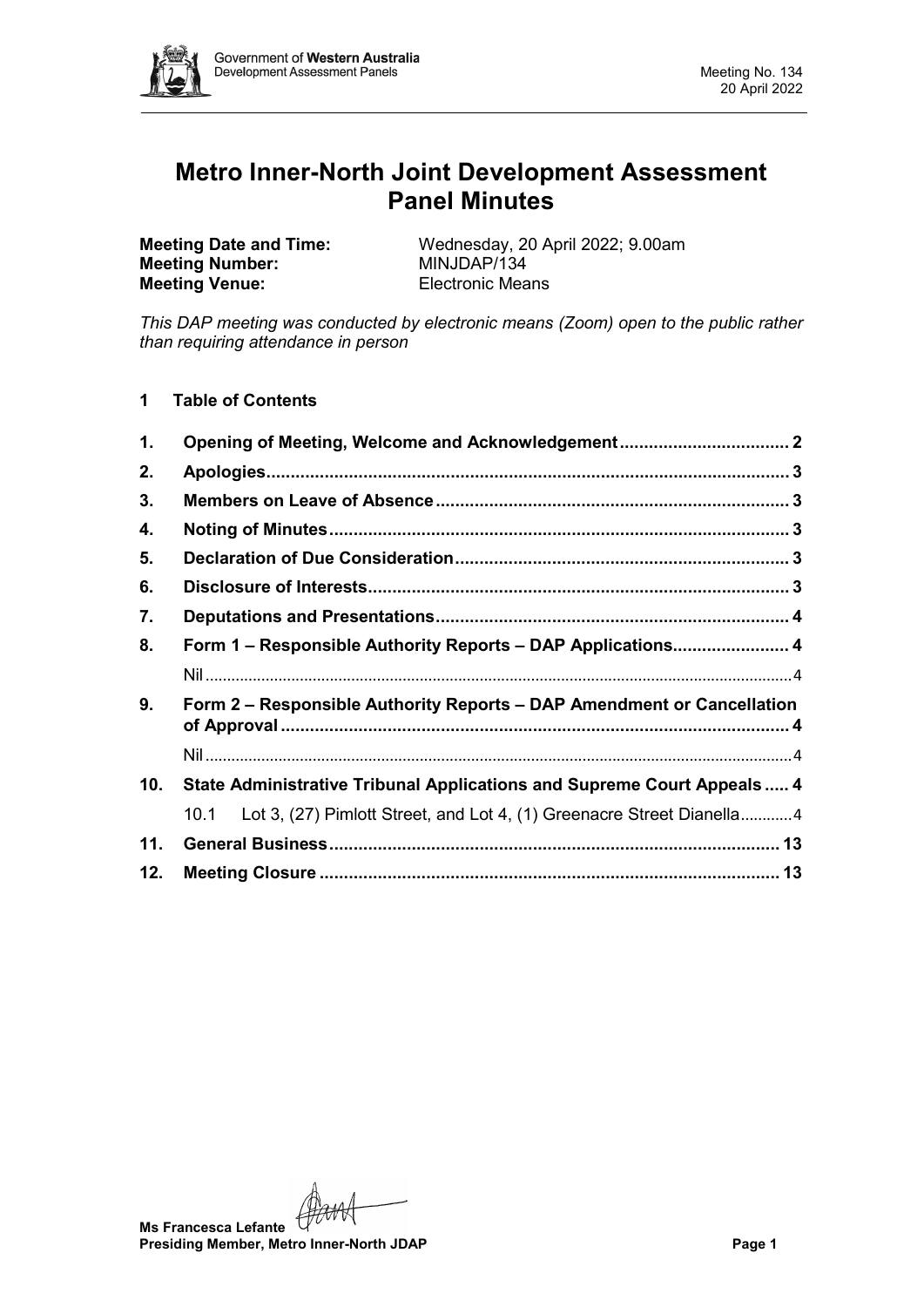

# **Attendance**

# **DAP Members**

Ms Francesca Lefante (Presiding Member) Ms Lee O'Donohue (Deputy Presiding Member) Mr John Syme (Third Specialist Member) Cr Suzanne Migdale (Local Government Member, City of Stirling) Cr Felicity Farrelly (Local Government Member, City of Stirling)

# **Officers in attendance**

Ms Giovanna Lumbaca (City of Stirling) Mr Van Phan (City of Stirling) Mr Cameron Howell (City of Stirling) Mr Stevan Rodic (City of Stirling) Ms Amanda Sheers (City of Stirling) Mr Dean Williams (City of Stirling)

# **Minute Secretary**

Ms Ashlee Kelly (DAP Secretariat)

# **Applicants and Submitters**

Mr Mark Szabo (Burgess Design Group) Mr Craig Wallace (Lavan) Mr John Miller (Land Development) Mr Daniel Richards Mr Tony Hume

# **Members of the Public / Media**

There was 1 member of the public in attendance.

<span id="page-1-0"></span>Ms Tyler Brown from PerthNow was in attendance.

# **1. Opening of Meeting, Welcome and Acknowledgement**

The Presiding Member declared the meeting open at 9.04am on 20 April 2022 and acknowledged the traditional owners and paid respect to Elders past and present of the land on which the meeting was being held.

The Presiding Member announced the meeting would be run in accordance with the DAP Standing Orders 2020 under the *Planning and Development (Development Assessment Panels) Regulations 2011.*

**Ms Francesca Lefante Presiding Member, Metro Inner-North JDAP Page 2**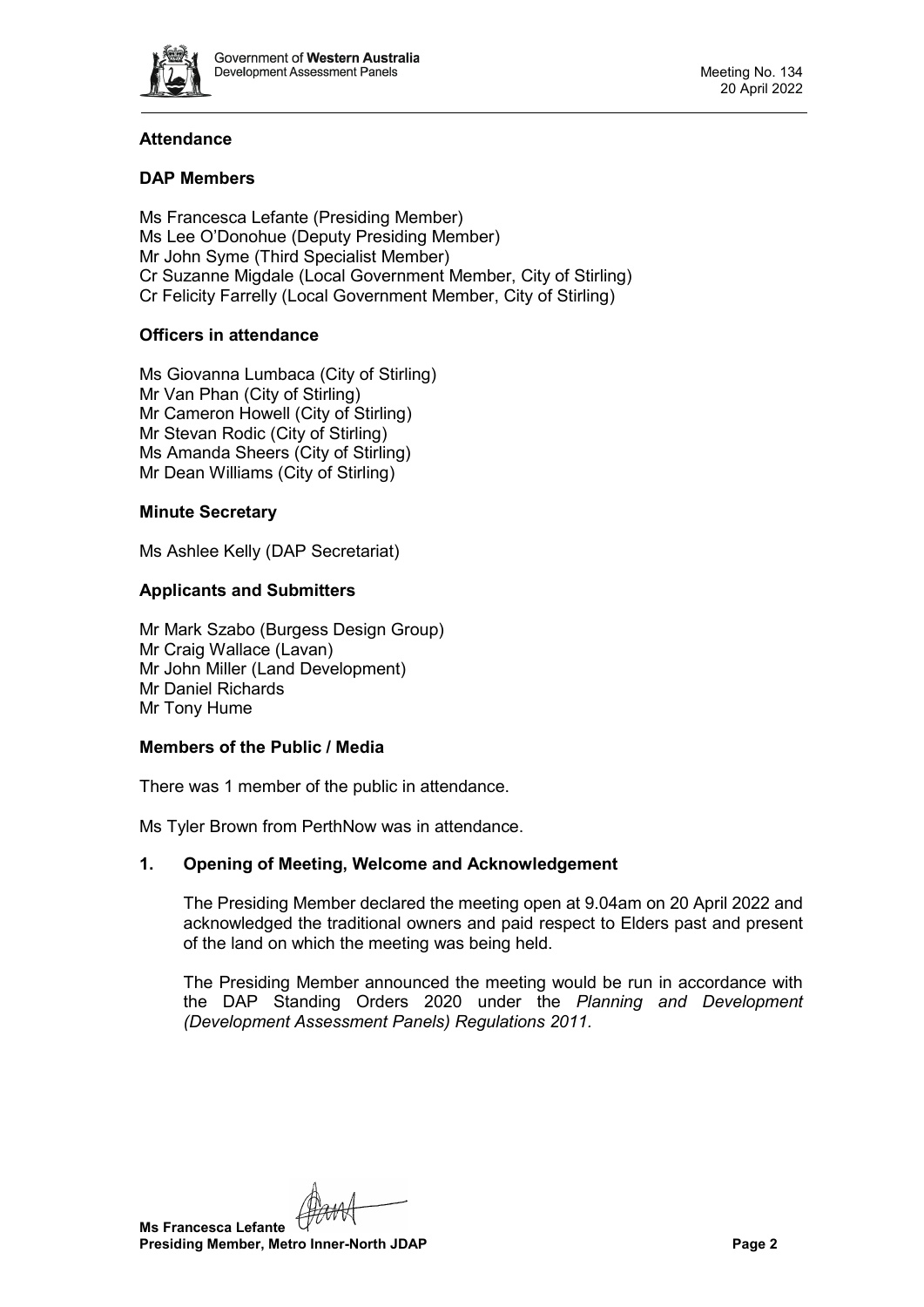

# **1.1 Announcements by Presiding Member**

The Presiding Member advised that in accordance with Section 5.16 of the DAP Standing Orders 2020 which states *'A person must not use any electronic, visual or audio recording device or instrument to record the proceedings of the DAP meeting unless the Presiding Member has given permission to do so.',* the meeting would not be recorded.

In response to the COVID-19 situation, this meeting was convened via electronic means (Zoom). Members were reminded to announce their name and title prior to speaking.

The Presiding Member announced any DAP member or presenter attending a DAP meeting must not, either orally, in writing or by any other means –

- (a) Make a statement that a local government or public sector employee is incompetent or dishonest; or
- (b) Use offensive or objectionable expressions in reference to a local government, public sector employee or other presenters.

#### <span id="page-2-0"></span>**2. Apologies**

Nil

#### <span id="page-2-1"></span>**3. Members on Leave of Absence**

Nil

# <span id="page-2-2"></span>**4. Noting of Minutes**

DAP members noted that signed minutes of previous meetings are available on the [DAP website.](https://www.dplh.wa.gov.au/about/development-assessment-panels/daps-agendas-and-minutes)

#### <span id="page-2-3"></span>**5. Declaration of Due Consideration**

The Presiding Member noted that an addendum to the agenda was published to include details of a DAP direction for further information and responsible authority response in relation to Item 10.1, received on 19 April 2022.

All members declared that they had duly considered the documents.

#### <span id="page-2-4"></span>**6. Disclosure of Interests**

In accordance with section 2.4.10 of the DAP Code of Conduct 2017, DAP Member, Ms Francesca Lefante, declared that she participated in a State Administrative Tribunal process in relation to the application at item 10.1. However, under section 2.1.3 of the DAP Code of Conduct 2017, Ms Lefante acknowledged that she is not bound by any confidential discussions that occurred as part of the mediation process and undertakes to exercise independent judgment in relation to any DAP applications before her, which will be considered on its planning merits.

**Ms Francesca Lefante Presiding Member, Metro Inner-North JDAP Page 3**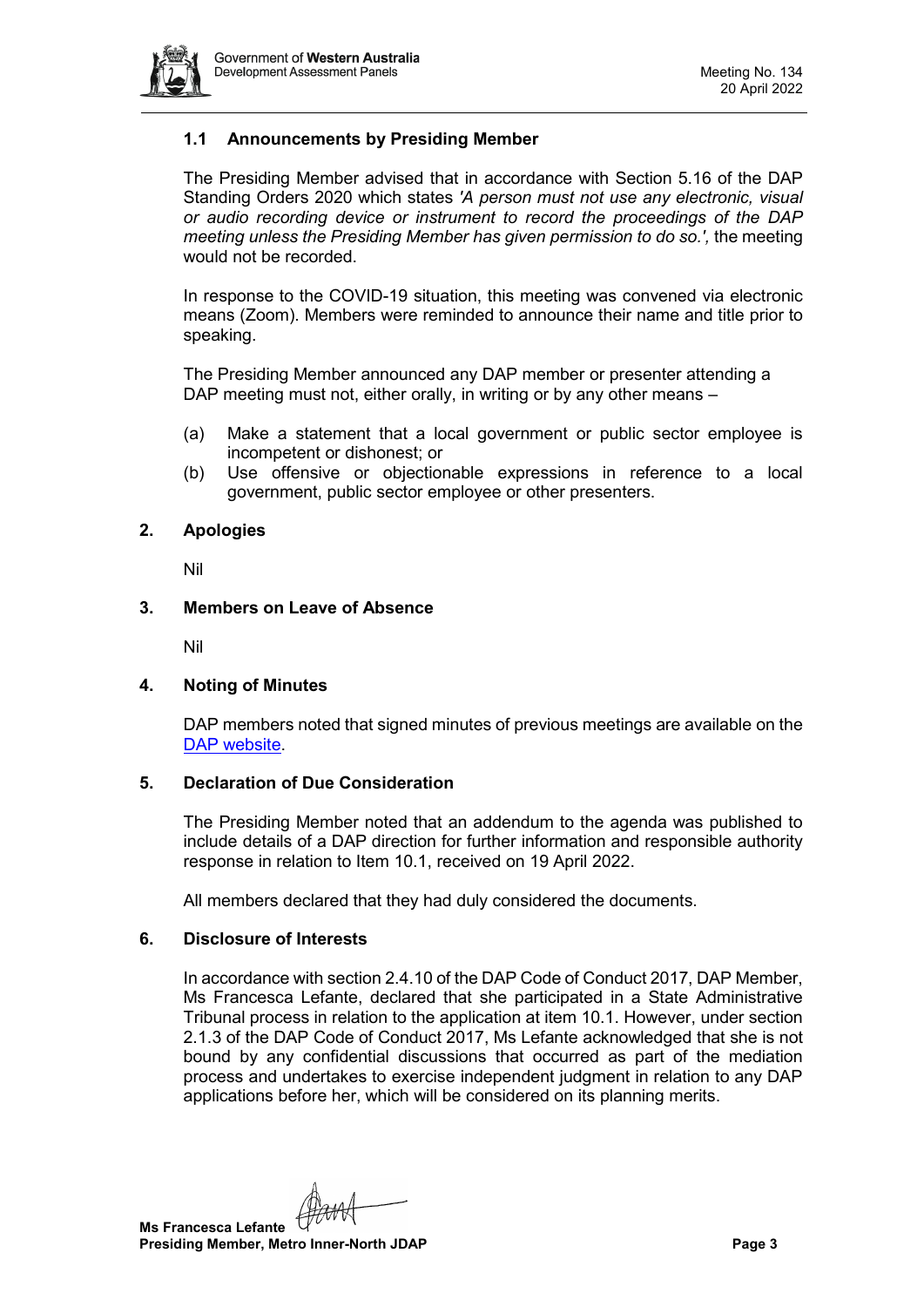

#### <span id="page-3-0"></span>**7. Deputations and Presentations**

- **7.1** Mr Daniel Richards addressed the DAP in support of the recommendation for the application at Item 10.1.
- **7.2** Mr Tony Hume addressed the DAP in support of the recommendation for the application at Item 10.1 and responded to questions from the panel.
- **7.3** Mr Craig Wallace (Lavan) addressed the DAP against the recommendation for the application at Item 10.1 and responded to questions from the panel.
- **7.4** Ms Zarina MacDonald (Burgess Design Group) addressed the DAP against the recommendation for the application at Item 10.1.
- **7.5** Mr John Miller (Land Development) addressed the DAP against the recommendation for the application at Item 10.1 and responded to questions from the panel.
- **7.6** The City of Stirling Officers addressed the DAP in relation to the application at Item 10.1 and responded to questions from the panel.

# <span id="page-3-2"></span><span id="page-3-1"></span>**8. Form 1 – Responsible Authority Reports – DAP Applications**

Nil

# <span id="page-3-3"></span>**9. Form 2 – Responsible Authority Reports – DAP Amendment or Cancellation of Approval**

Nil

# <span id="page-3-6"></span><span id="page-3-5"></span><span id="page-3-4"></span>**10. State Administrative Tribunal Applications and Supreme Court Appeals**

#### **10.1 Lot 3, (27) Pimlott Street, and Lot 4, (1) Greenacre Street Dianella**

| Development Description: Child Care Premises |                                                                       |  |  |  |
|----------------------------------------------|-----------------------------------------------------------------------|--|--|--|
|                                              | Summary of Modifications: Submission of additional information<br>and |  |  |  |
|                                              | amended plans, modifying the ground and upper                         |  |  |  |
|                                              | floors, and reducing the number of staff from 10 to                   |  |  |  |
|                                              | eight (8) and children from 56 to 50.                                 |  |  |  |
| Applicant:                                   | <b>Burgess Design Group</b>                                           |  |  |  |
| Owner:                                       | Randazzo Pty Ltd                                                      |  |  |  |
| Responsible Authority:                       | City of Stirling                                                      |  |  |  |
| DAP File No:                                 | DAP/21/02050                                                          |  |  |  |

**Ms Francesca Lefante Presiding Member, Metro Inner-North JDAP Page 4**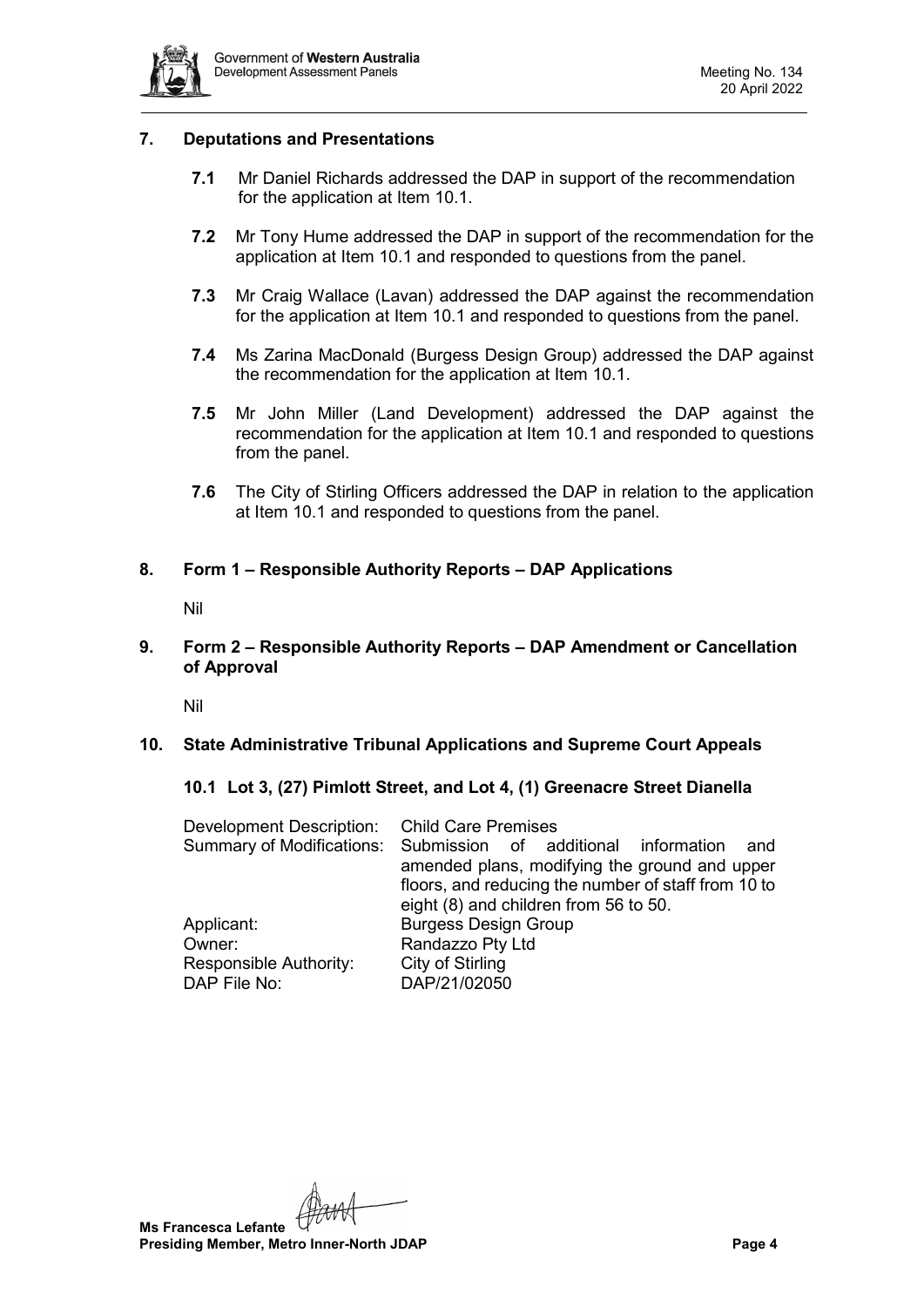

# **REPORT RECOMMENDATION**

**Moved by: Cr Felicity Farrelly <b>Seconded by: Cr Suzanne Migdale** 

That the Metro Inner-North Development Assessment Panel, pursuant to section 31 of the *State Administrative Tribunal Act 2004* in respect of SAT application DR 270 of 2022, resolves to:

**Reconsider** its decision dated 14 December 2021 and **AFFIRM its** decision to refuse DAP Application reference DAP/21/02050 and amended plans (in accordance with Clause 68 of Schedule 2 (Deemed Provisions) of the *Planning and Development (Local Planning Schemes) Regulations 2015* and the provisions of Clause 67 of the City of Stirling Local Planning Scheme No. 3 and pursuant to Clause 24(1) and 26 of the Metropolitan Region Scheme, for the following reasons:

#### **Reasons**

- a. Pursuant to Schedule 2, Part 9, Clause 67(2) (g) of the *Planning and Development (Local Planning Schemes) Regulations 2015*, the proposed development does not satisfy:
	- i. The following objectives of Local Planning Policy 6.4 Child Care Premises being:
		- a) To promote the establishment of Child Care Premises in proximity to activity centres and along activity corridors;
		- b) To avoid potential land use conflicts by ensuring the development of Child Care Premises integrates with its surrounding areas; and
		- c) To minimise the adverse impacts of the bulk and scale of Child Care premises on neighbouring properties and the streetscape, and that buildings are consistent with the built form of an area, including future character.
	- ii. The location criteria of Local Planning Policy 6.4 Child Care Premises as the subject site is located on a lot less than 1,000m².
- b. Pursuant to Schedule 2, Part 9, Clause 67(2) (m) of the *Planning and Development (Local Planning Schemes) Regulations 2015,* the proposed built form is not compatible with its setting and has a negative impact on the amenity of the locality.
- c. Pursuant to Schedule 2, Part 9, Clause 67(2) (n)(ii) of the *Planning and Development (Local Planning Schemes) Regulations 2015, the proposed built form* is not compatible with its setting and has a negative impact on the character of the locality.
- d. Pursuant to Schedule 2, Part 9, Clause 67(2) (y) of the *Planning and Development (Local Planning Schemes) Regulations 2015*, submissions received in relation to the proposed development raise valid concerns surrounding the intensity and scale of the proposed development which will have an adverse impact on the amenity of the surrounding properties and local area.

# **The Report Recommendation was put and LOST (2/3).**

**Ms Francesca Lefante Presiding Member, Metro Inner-North JDAP Page 5**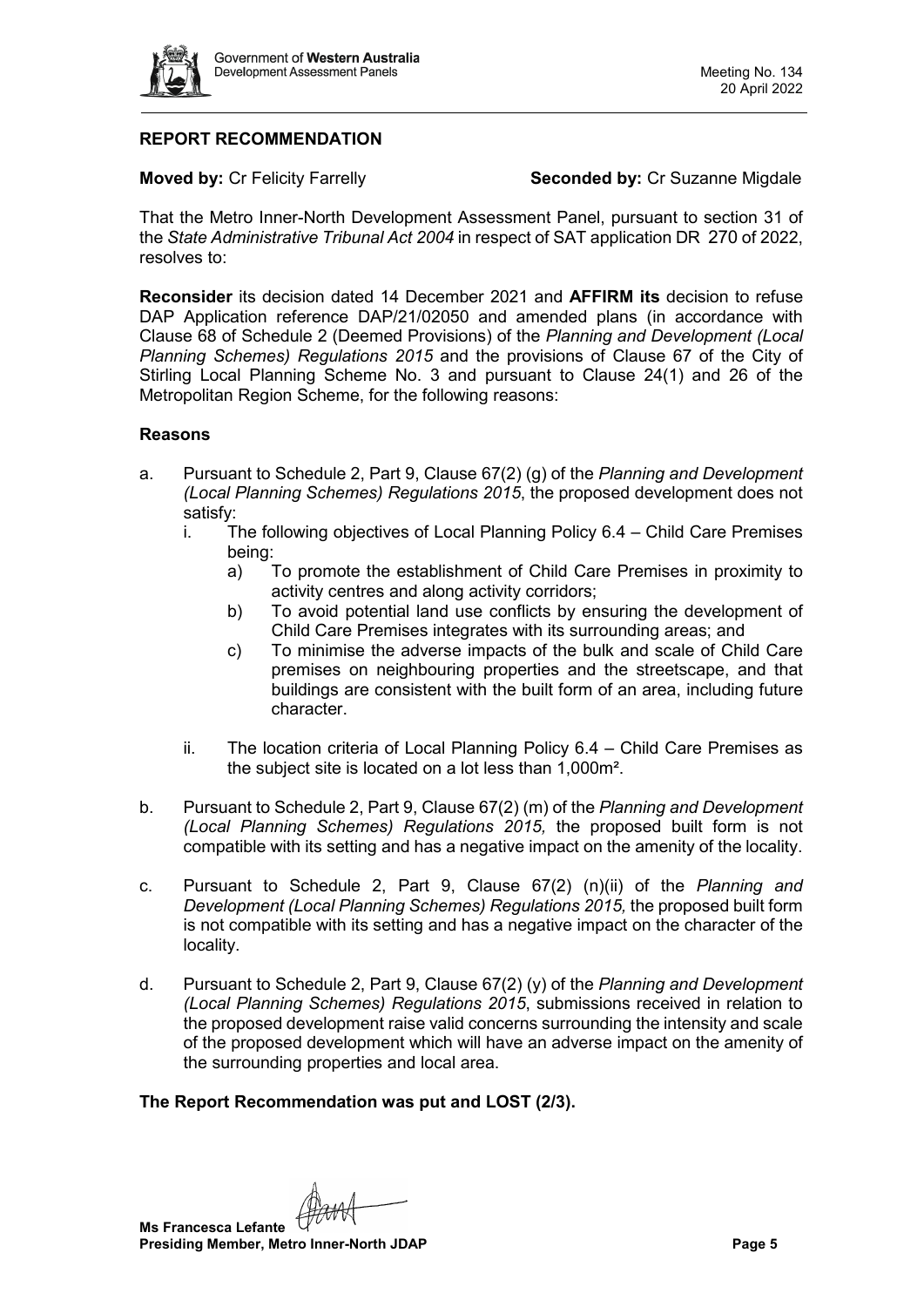

| For: | <b>Cr Felicity Farrelly</b> |
|------|-----------------------------|
|      | Cr Suzanne Migdale          |

Against: Ms Francesca Lefante Ms Lee O'Donohue Mr John Syme

# **ALTERNATE MOTION**

#### **Moved by:** Ms Lee O'Donohue **Seconded by:** Mr John Syme

**Reconsider** its decision dated 14 December 2021 and **VARY** its decision for DAP Application reference DAP/21/02050 as detailed on the DAP Form 1 dated 5 May 2021 and accompanying plans in accordance with Clause 68 of Schedule 2 (Deemed Provisions) of the Planning and Development (Local Planning Schemes) Regulations 2015 and the provisions of the City of Stirling Local Planning Scheme No. 3, subject to the following conditions:

#### **Conditions**

- 1. Pursuant to clause 26 of the Metropolitan Region Scheme, this approval is deemed to be an approval under clause 24(1) of the Metropolitan Region Scheme.
- 2. This decision constitutes planning approval only and is valid for a period of four (4) years from the date of approval. If the subject development is not substantially commenced within the specified period, the approval shall lapse and be of no further effect.
- 3. The development is to comply in all respects with the attached approved plans, as dated, marked and stamped, together with any requirements and annotations detailed thereon. The plans approved as part of this application form part of the development approval issued and are listed below:

| <b>Drawing Title</b>     | <b>Date</b>      | Drawn By                            |  |
|--------------------------|------------------|-------------------------------------|--|
| Survey - Demolition Plan | 1 November 2021  | Motivo Design Studio                |  |
| Site Plan                | 16 February 2022 | Motivo Design Studio                |  |
| <b>Floor Plans</b>       | 16 February 2022 | Motivo Design Studio                |  |
| <b>Elevation Plans</b>   | 2 March 2022     | Motivo Design Studio                |  |
| Landscaping Plan         | 7 February 2022  | Millstream<br>Landscapes<br>Pty Ltd |  |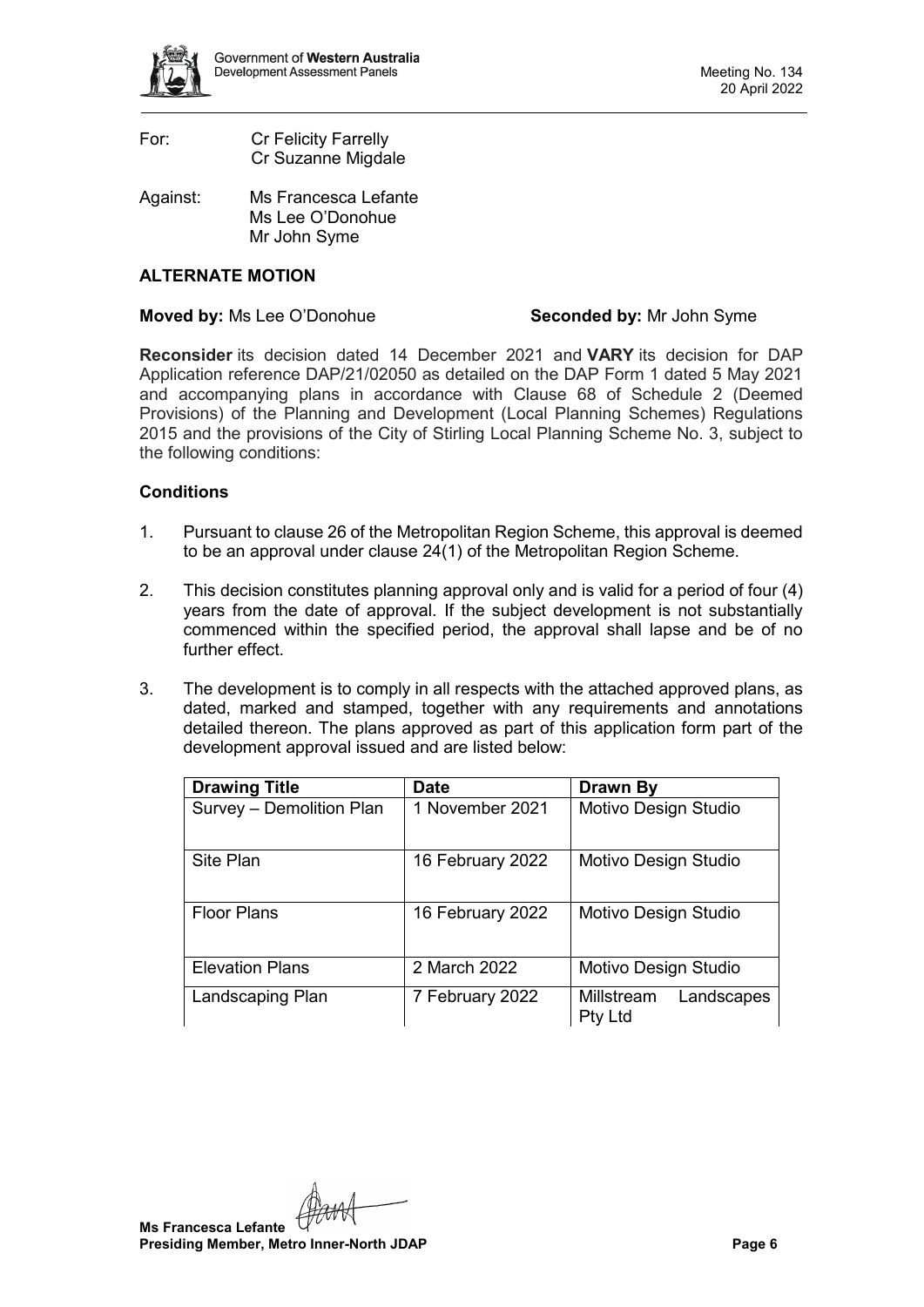

#### Landscaping

- 4. Prior to the occupation of the development, all landscaped areas are to be planted, reticulated and mulched in accordance with the approved plans (Attachment 1) and the Millstream Landscaping Pty Ltd Proposed Landscaping Plan (Attachment 1e) (as amended), and maintained in accordance with the City of Stirling's Local Planning Policy 6.6 – Landscaping, to the satisfaction of the City of Stirling.
- 5. Three (3) Advanced Trees are to be planted and maintained within the proposed car parking area in accordance with the City of Stirling's Local Planning Policy 6.6 – Landscaping, to the satisfaction of the City of Stirling.
- 6. Prior to the commencement of any works, details of protection measures during the construction phase are to be provided for the street trees located along the Pimlott Street and Greenacre Street verges, in accordance with Australian Standards AS4970:2009, to the satisfaction of the City of Stirling.
- 7. Prior to the occupation of the development, four (4) Advanced Trees must be planted on-site in the area indicated on the development plans and be maintained thereafter.
- 8. Planting of two (2) new street trees at the landowner's cost will be scheduled to occur in the next available planting season after the completion of the development. The landowner shall pay the cost of planting of the new street trees prior to commencement of development as determined by the City in the City's Street and Reserve Trees Policy.

#### Lighting

- 9. Prior to the submission of a Building Permit, a lighting plan shall be submitted to the City with the provision of lighting to all public spaces, awning areas, parking areas, service areas, footpaths, ground floor entry and exit points, to the satisfaction of the City.
- 10. External lighting shall be positioned so as not to adversely affect the amenity of the locality in accordance with Australian Standard AS/NZ 4282-1997, to the satisfaction of the City of Stirling.

#### **Operation**

- 11. The operational measures identified in the conclusion of the Lloyd George Acoustics Environmental Noise Assessment (Attachment 6), which forms part of this approval, shall be implemented for the life of the development, to the satisfaction of the City of Stirling, specifically:
	- a. The outdoor playscape areas shall not be made available for use prior to 7:00am during operation of the Child Care Premises.
- 12. Prior to the occupation of the Child Care Premises, the acoustic wall on the southern boundary, as identified on the approved plans (Attachment 1), shall be installed to the satisfaction of the City.

**Ms Francesca Lefante Presiding Member, Metro Inner-North JDAP Page 7**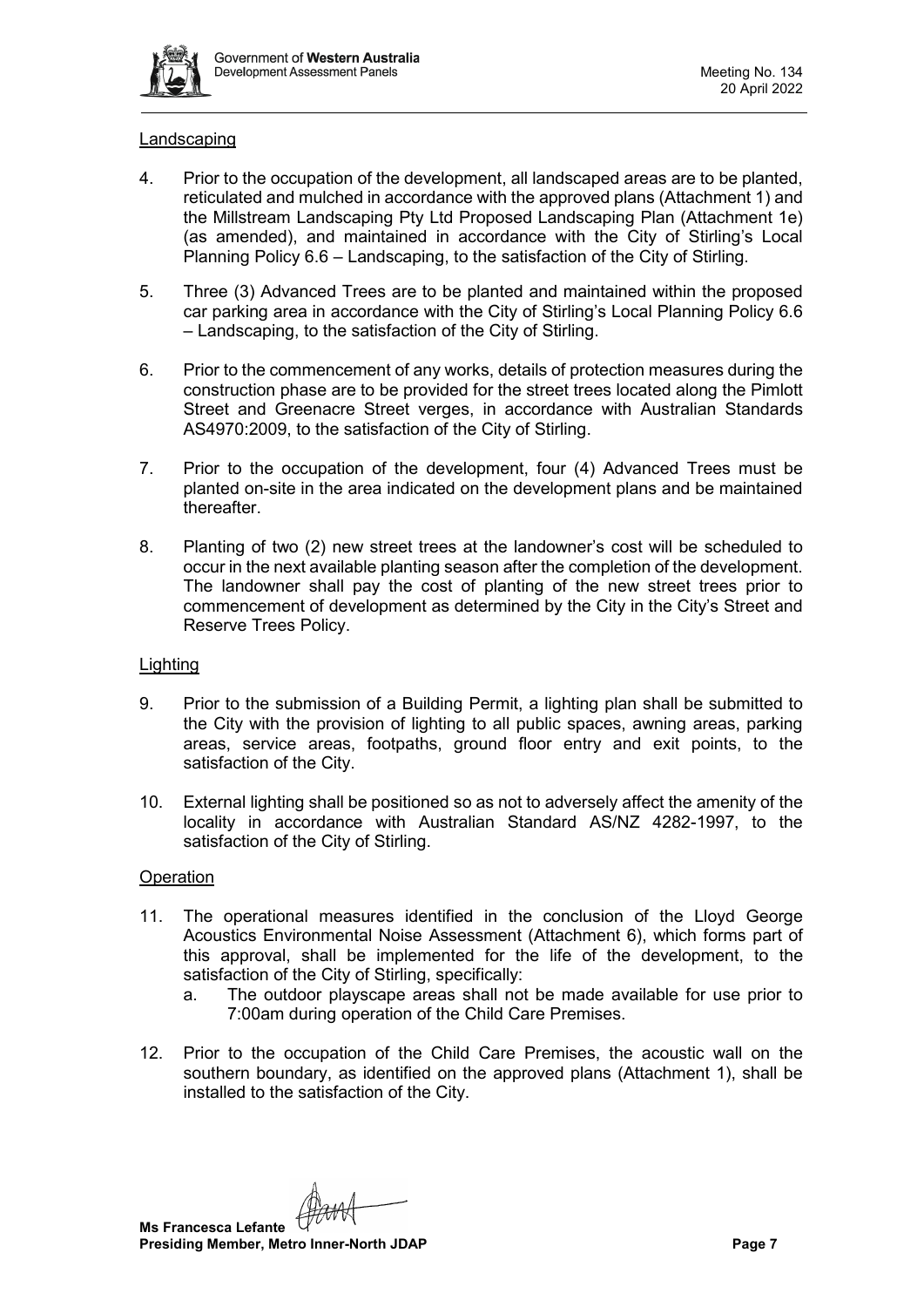

- 13. Prior to the submission of a building permit, an Operation Plan is to be submitted to the satisfaction of the City and implemented throughout the lifetime of the development.
- 14. The operational details outlined in the Applicant's Planning Report (Attachment 7a), which forms part of this approval, shall be implemented for the life of the development, to the satisfaction of the City of Stirling, specifically:
	- a. The Child Care Premises shall be limited to a maximum number of 50 children and 8 staff at any one time.
	- b. Staff shall not be permitted to occupy the Child Care Premises prior to 6:30am, Monday to Friday.
	- c. The Child Care Premises shall not operate outside of the hours of 6:30am and 6:30pm, Monday to Friday.
	- d. The Child Care Premises shall not operate on Saturdays and Sundays or Public Holidays.

#### Parking and Access

- 15. The crossover shall be designed and constructed in accordance with the City of Stirling's Local Planning Policy 6.7 – Parking and Access, to the satisfaction of the City of Stirling. Crossovers are to be installed prior to occupation of the development.
- 16. All parking bays, manoeuvring and circulation areas are to comply with Australian Standards AS/NZS2890.1, AS2890.2, and AS2890.5. The number of ACROD car parking bays and their design and layout are to comply with Australian Standards AS/NZS2890.6:2009 (Off-street Parking for People with Disabilities) and the Building Code of Australia (Volume 1 section D3.5).
- 17. Pedestrian pathways providing wheelchair accessibility connecting all entries to buildings with the public footpath and car parking areas, to comply with Australian Standards AS/NZS1428.1-2009 (Design for access and mobility – General requirements for access – New building work).
- 18. Prior to the occupation of the development, the redundant crossovers shall be removed, and the kerbing and road reserve reinstated at the landowner's expense in accordance with the City's Local Planning Policy 6.7 – Parking and Access.
- 19. Prior to the occupation of the development, a turn-around bay is to be provided and sign-posted for the exclusive use as a reversing bay only to enable visitors to exit the car parking area in forward gear, to the satisfaction of the City.
- 20. Prior to the occupation of the development, a minimum of two (2) bicycle parking bays shall be provided on-site. The design and construction of the bicycle bays shall be in accordance with Australian Standards AS 2890.3:2015 Parking Facilities Part 3: Bicycle Parking, to the satisfaction of the City of Stirling.
- 21. Prior to the occupation of the development, a minimum 1.8m wide pedestrian footpath is to be installed at the landowner's expense, adjacent to the subject site within the Pimlott Street road reserve, connecting from the existing footpath on the eastern side of Greenacre Street to the new footpath, to the satisfaction of the City of Stirling.

**Ms Francesca Lefante Presiding Member, Metro Inner-North JDAP Page 8**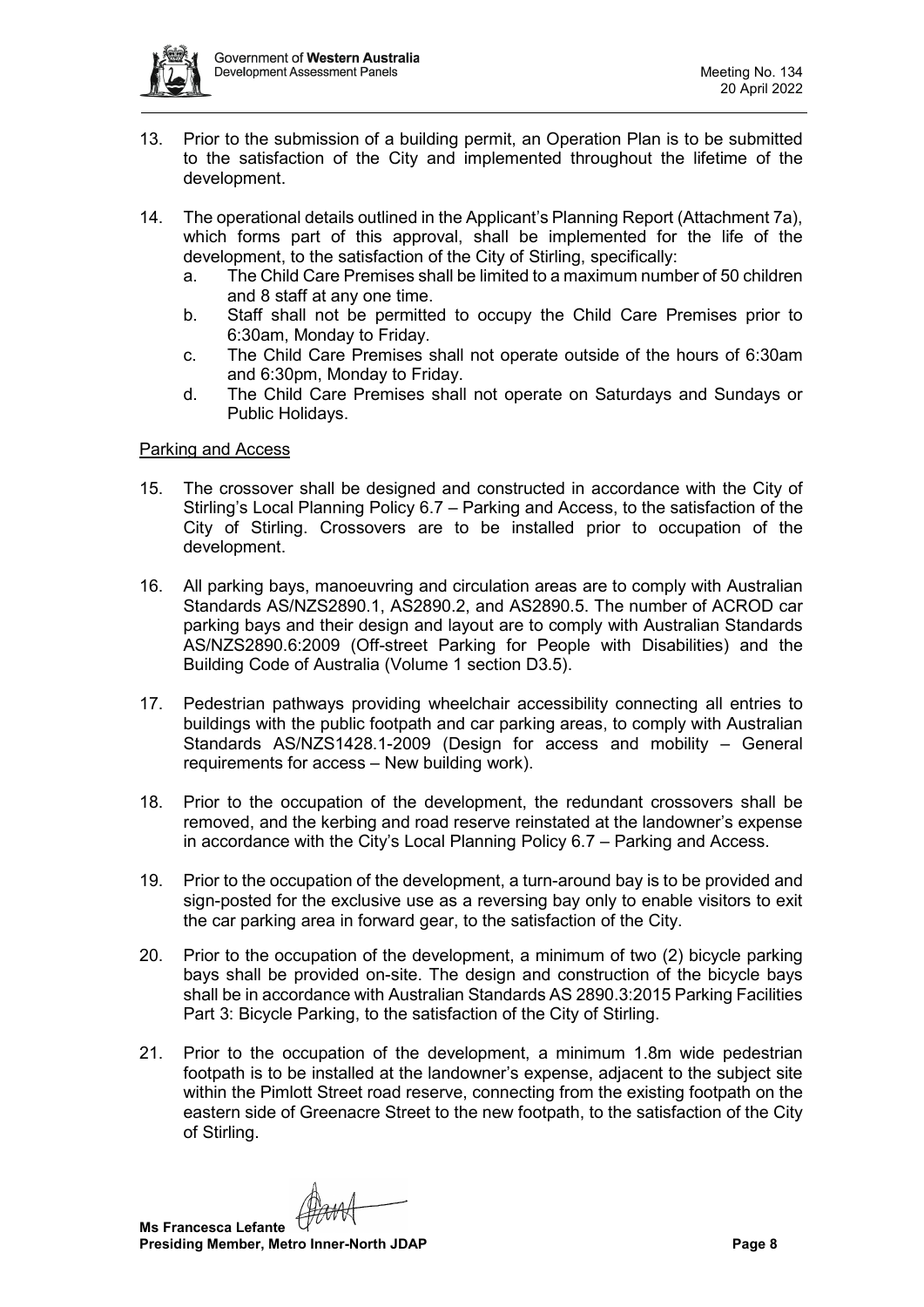

22. Prior to the occupation of the development, the City of Stirling is to be provided with "as constructed" copies in '.dwg' format, of all road and drainage modification works.

#### General

- 23. A Site Management Plan shall be submitted to the City of Stirling and approved prior to commencement of works. The Site Management Plan shall include, but not limited to, dust, noise, vibration, waste management, storage of materials, traffic, parking, on-site and street tree protection areas, and site safety/security. The Site Management Plan is to be complied with for the duration of the construction of the development, to the satisfaction of the City of Stirling.
- 24. The colours, materials and finishes of the development shall be in accordance with the details and annotations as indicated on the approved plans which forms part of this approval, to the satisfaction of the City of Stirling.
- 25. Air-conditioning units, ducts and other services shall be screened from view and are to be located away from the streets to the satisfaction of the City of Stirling.
- 26. Boundary walls shall not exceed the height shown on the approved plans. Prior to occupation, the external finish of the boundary walls shall be finished externally to the same standard as the rest of the development, to the satisfaction of the City of Stirling.
- 27. No walls, letterboxes, fences, or other structures above 0.75 metres in height to be constructed within 1.5 metres of where:
	- a. vehicular access points adjoin the site, or
	- b. driveway meets a public street, or
	- c. two streets intersect, or
	- d. driveway meets a right of way, or

unless further approval from the City of Stirling is obtained.

- 28. The development is to comply with the Waste Management Plan prepared by Burgess Design Group dated 23 July 2021, unless otherwise approved by the City of Stirling.
- 29. Stormwater from all roofed and paved areas shall be collected and contained onsite. Stormwater must not affect or be allowed to flow onto or into any other property or road reserve.
- 30. The development is required to be connected to sewer.
- 31. The open-style front fencing shall be visually permeable as defined in State Planning Policy 7.3 – Residential Design Codes Volume 1, to the satisfaction of the City of Stirling.

**Ms Francesca Lefante Presiding Member, Metro Inner-North JDAP Page 9**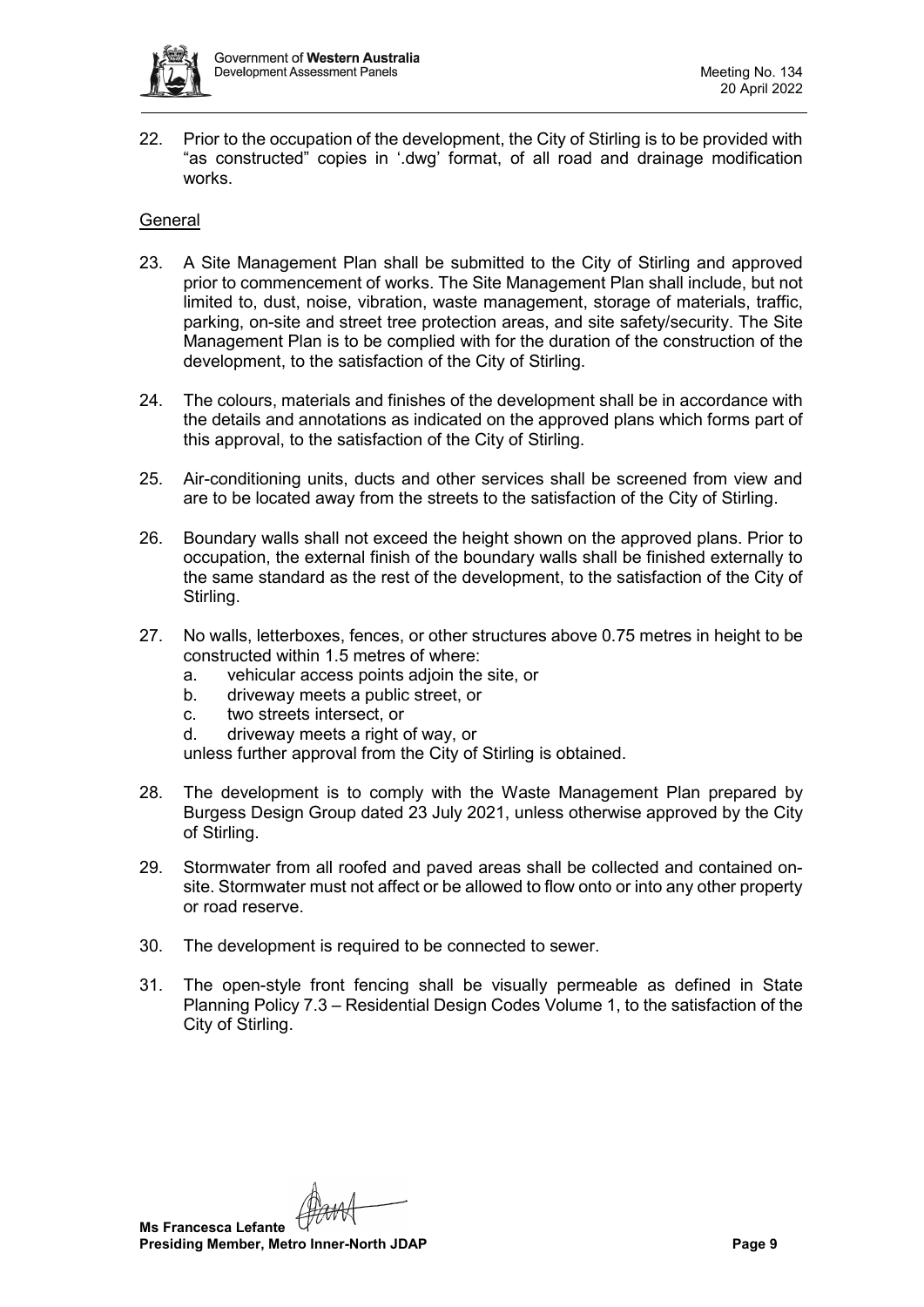

# **Advice Notes**

- 1. If the development the subject of this approval is not substantially commenced within a period of four years, or such other period as specified in the approval after the date of the determination, the approval shall lapse and be of no further effect.
- 2. If an applicant is aggrieved by this determination, there is a right of appeal under Part 14 of the *Planning and Development Act 2005*. An appeal must be lodged within 28 days of the determination with the State Administrative Tribunal.
- 3. This is a Development Approval under the City of Stirling Local Planning Scheme and related policies. It is not a building permit or an approval to commence or carry out development under any other law. It is the responsibility of the applicant to obtain any other necessary approvals, consents and licenses required under any other law, and to commence and carry out development in accordance with all relevant laws.
- 4. This approval is not an authority to ignore any constraint to development on the land, which may exist through statute, regulation, contract or on title, such as an easement or restrictive covenant. It is the responsibility of the applicant and not the City to investigate any such constraints before commencing development. This approval will not necessarily have regard to any such constraint to development, regardless of whether or not it has been drawn to the City's attention.
- 5. The applicant is responsible for ensuring that all lot boundaries as shown on the approved plans are correct.
- 6. Development is to comply in all respects with the attached approved plans which have been stamped accordingly.
- 7. Noisy Construction Work outside the period 7:00am to 7:00pm Monday to Saturday and at any time on Sundays and Public Holidays is not permitted unless a Noise Management Plan for the construction site has been approved in writing by the City of Stirling.
- 8. With respect to the Advanced Trees, an Advanced Tree is defined in Local Planning Policy 6.11 Trees and Development as: *a tree which requires planting in at least a 100 litre container or greater size and which is at least 2 metres in height and at least 2 years of age.*
- 9. The proposed crossover configuration is subject to the approval of the City's Verge Control Business Unit. A "Crossover Installation Application" is required to be submitted and approved prior to the commencement of the crossover installation.
- 10. Collection and disposal of waste shall be managed in accordance with the City of Stirling Waste Management Local Law 2010, to the satisfaction of the City of Stirling.

**Ms Francesca Lefante Presiding Member, Metro Inner-North JDAP Page 10**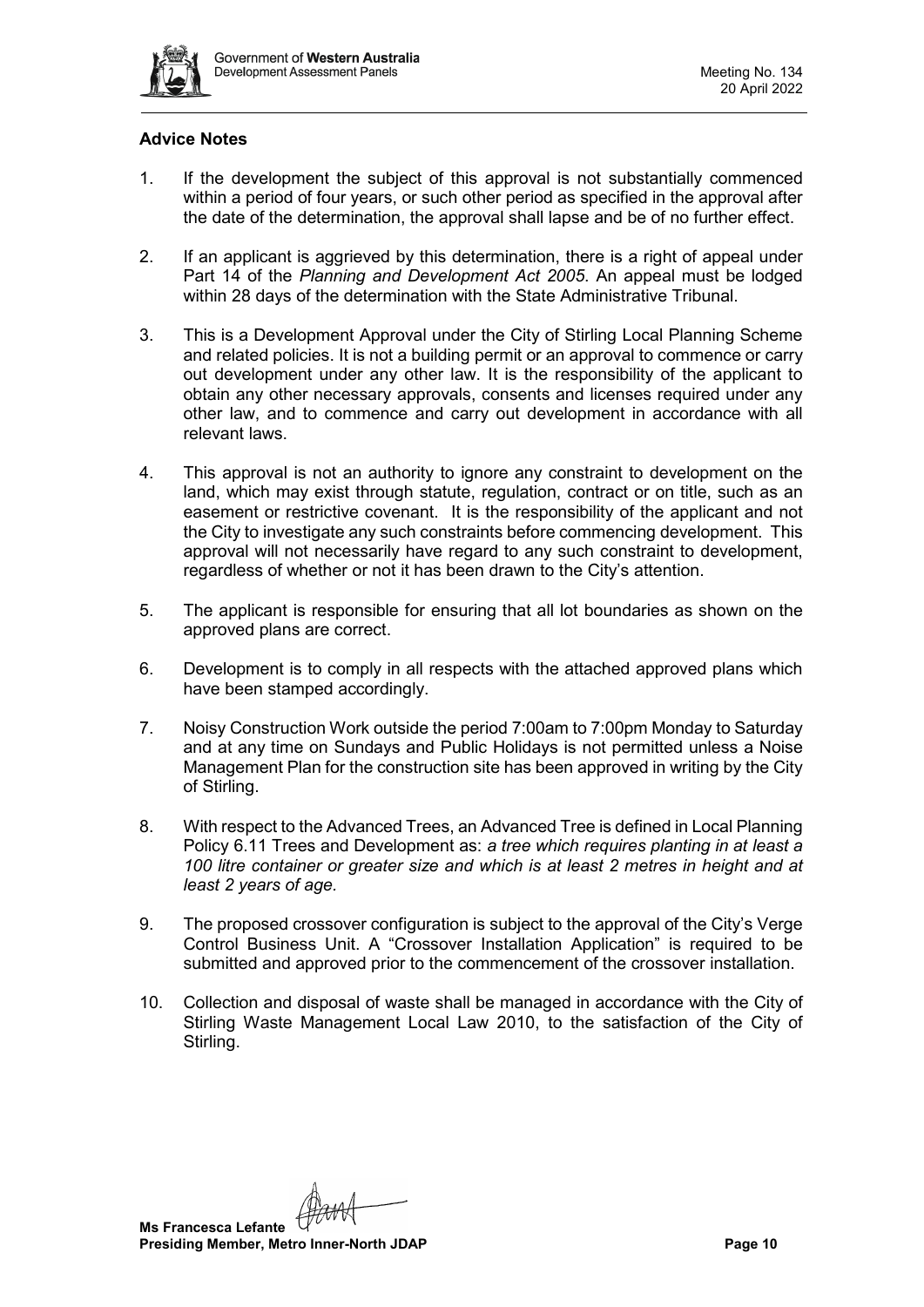

- 11. The City of Stirling's Environmental Health Business Unit provides the following advice:
	- a. The Child Care Premises is to comply with the requirements of the *Food Act 2008*. A food premises notification form is required to be completed and submitted to the City.
	- b. Compliance with Standard 3.3.1 Food Safety Programs for Food Service to Vulnerable Persons is required. A food safety plan must be submitted to the City for assessment and approval prior to operation.
	- c. Full plans and specifications, including detailed kitchen fit out plans to be submitted to City's Environmental Health Business Unit for assessment. The following details will be required to support the application:
		- i. Two copies of scale floor plans showing the position of all fixtures and equipment (scale 1:50);
		- ii. Two copies of scaled sectional elevation plans showing the position of all fixtures and equipment;
		- iii. Finishes of every wall, floor and ceiling;
		- iv. Indication of hot and cold water supply and wastewater services;
		- v. Location of all sinks including hand washbasin; and
		- vi. Provide details of ventilation and exhaust system servicing the premises.
- 12. The associated contribution costs for the planting of two (2) new street trees are as follows:
	- i. Cost of each new tree: \$655.00 (current cost)
	- ii. Number of new trees required: two (2)

iii. Total for the associated works: \$1,310.00

Tree species will be chosen by the City to reflect the surrounding streetscape. Costs include 2 years of watering and the provision that the City will replace the tree should it be damaged or die during that period.

- 13. All signage is to be in strict accordance with the City of Stirling Local Planning Policy 6.1 – Advertising Signs unless further approval is obtained.
- 14. The proposed on-street parking bays are not supported. All works within the road reserve require separate approval through the City of Stirling's Engineering Services Business Unit

# **The Alternate Motion was put and CARRIED (3/2).**

- For: Ms Francesca Lefante Ms Lee O'Donohue Mr John Syme
- Against: Cr Felicity Farrelly Cr Suzanne Migdale

**Ms Francesca Lefante Presiding Member, Metro Inner-North JDAP Page 11**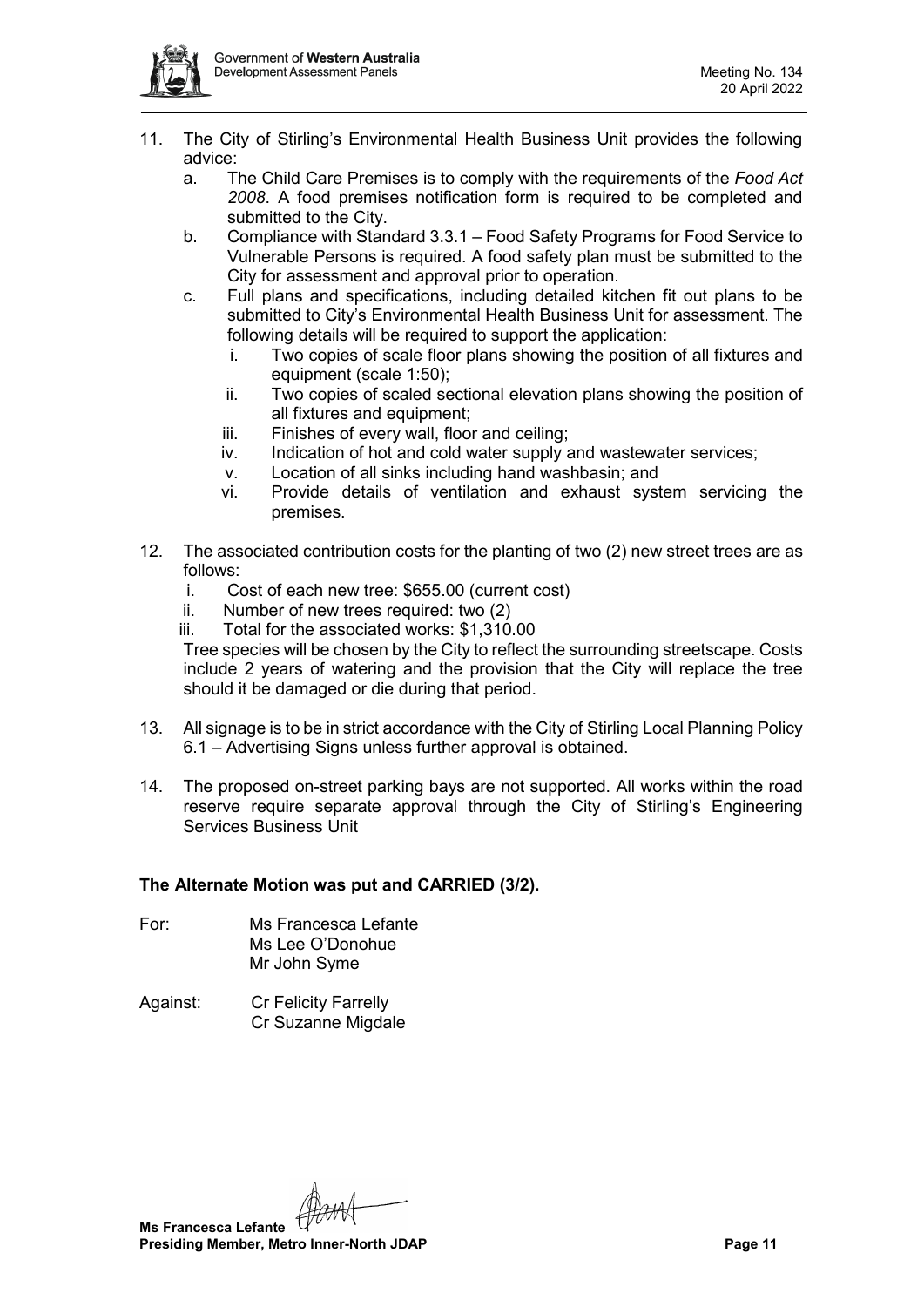

**REASON:** The majority of Panel members considered the proposal and modified plans for the childcare against planning framework and Local Planning Scheme provisions.

Due regard was given to the local planning policy provisions. The changes to the scale of the proposal through reduction in childcare numbers, building design modifications, façade treatments, balcony design and screening are considered to improve the proposed development and compatibility with surrounding sites. The change to landscaping and fencing incorporating visually permeable materials was considered acceptable within the streetscape.

The Panel members were satisfied with the traffic movement, acoustic, building setbacks as noting the RAR technical assessment determined that the objective was met.

In considering this proposal the Panel took into account the type and amenity impacts of the changes in the area. In reaching a decision the majority of the members considered the current character and context of the area including the changes in intensity of the activities at the local centre opposite the site, parking and traffic movement and formed the formed the view that the proposal is consistent with the planning framework and appropriate in the context of the area and zoning.

On balance the majority of Panel members were of the opinion that the proposed childcare use, design and scale is appropriate in its scale and context, and accordingly supported the proposal with conditions.

| <b>Current SAT Applications</b>    |                               |                                                                                                                                            |                                                                                                           |                       |
|------------------------------------|-------------------------------|--------------------------------------------------------------------------------------------------------------------------------------------|-----------------------------------------------------------------------------------------------------------|-----------------------|
| File No. &<br><b>SAT</b><br>DR No. | <b>LG Name</b>                | <b>Property Location</b>                                                                                                                   | <b>Application</b><br><b>Description</b>                                                                  | <b>Date</b><br>Lodged |
| DAP/19/01651<br>DR160/2020         | of<br>City<br><b>Nedlands</b> | Lot 1 (80) Stirling<br>Highway, Lots 21-<br>23(2, 486)<br>Florence Road and<br>Lots 33 & 33 (9&7)<br>Street.<br>Stanley<br><b>Nedlands</b> | <b>Shopping Centre</b>                                                                                    | 21/07/2020            |
| DAP/21/02084<br>DR9/2022           | of<br>City<br><b>Nedlands</b> | (99)<br>541<br>Lot<br>Broadway,<br><b>Nedlands</b>                                                                                         | Mixed<br>use<br>development<br>comprising 21 units<br>and a cafe                                          | 14/01/2022            |
| DAP/21/02136<br>DR60/2022          | of<br>City<br><b>Nedlands</b> | No. 43 Esplanade,<br><b>Nedlands</b>                                                                                                       | Mixed<br>Proposed<br>Use Development -<br>consulting<br>One<br>three<br>and<br>room<br>multiple dwellings | 01/04/2022            |

The Presiding Member noted the following SAT Applications -

**Ms Francesca Lefante Presiding Member, Metro Inner-North JDAP Page 12**